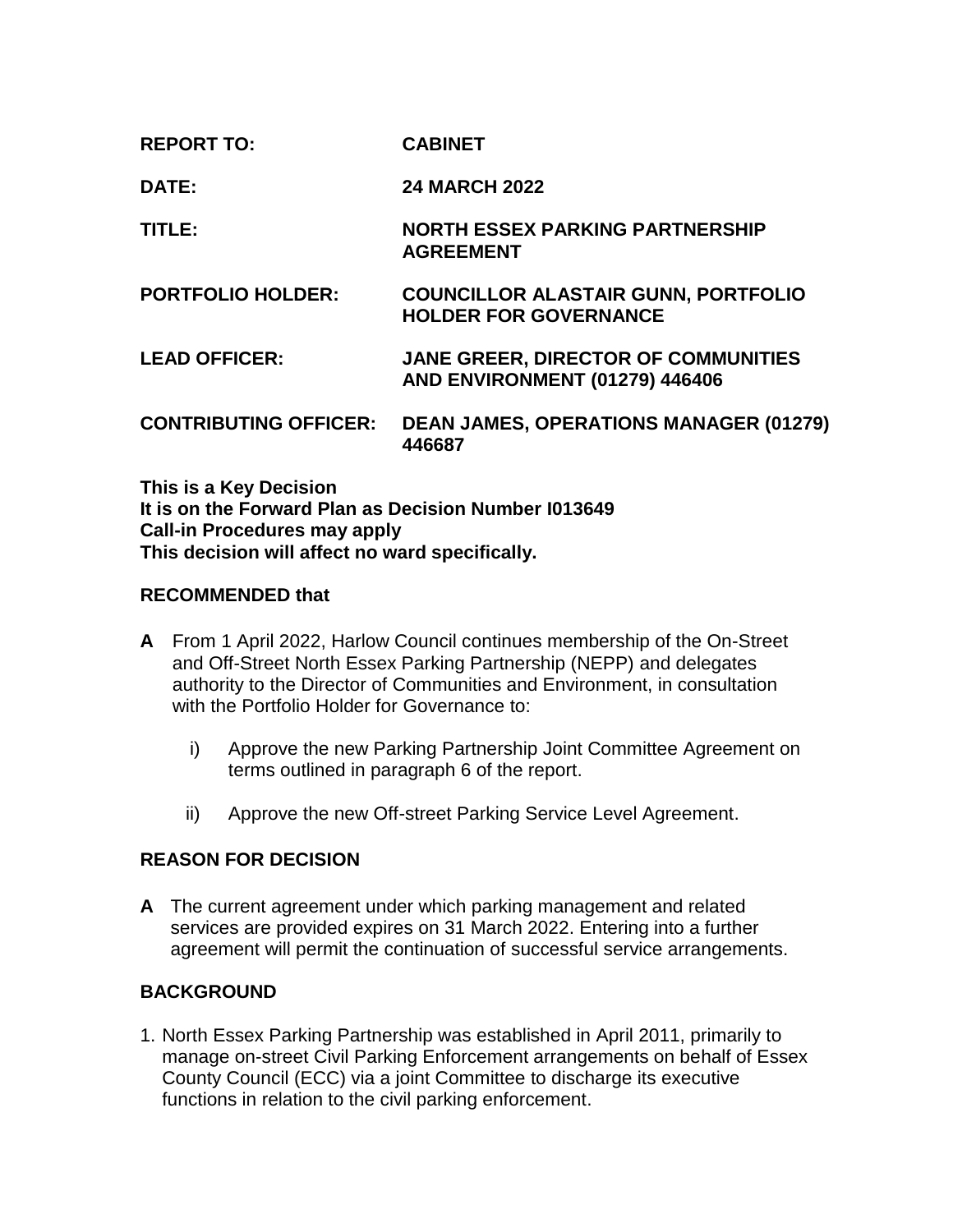- 2. The Partner Authorities constituting NEPP are Braintree District Council, Colchester Borough Council, Epping Forest District Council, Essex County Council, Harlow District Council, Tendring District Council, and Uttlesford District Council, with Colchester Borough Council being identified as the Lead Authority. An analogous South Essex Parking Partnership (SEPP) was created at the same time. The Council entered into a Service Level Agreement (SLA) with Colchester Borough Council to manage its off-street parking.
- 3. Each Partner Authority's appointed Executive Member is responsible for reporting to its relevant authority 'separate arrangements, ensuring that each Partner Authority complies with the arrangements for scrutiny of decisions, as laid out in the Agreement'.
- 4. The following functions are excluded from the Joint Committee being retained by the individual Partner Authorities:
	- a) Disposal/transfer of items on car-park sites;
	- b) Decisions to levy fees and charges at off-street parking sites;
	- c) Changes to opening times of off-street parking buildings;
	- d) Ownership and stewardship of car-park assets;
	- e) Responding to customers who contact the authorities directly; and
	- f) Responding to the outcome of internal and external audits.

# **ISSUES/PROPOSALS**

- 5. The NEPP Agreement was made for seven years with provision for a four-year extension. This option having been taken the agreement finally expires on 31 March 2022.The Council's SLA with Colchester Borough Council expires on the same date
- 6. The NEPP Joint Committee at its meeting of 28 October 2021 considered proposals brought forward by officers of the Partner Authorities for a further similar agreement to run from 1 April 2022 for a 5 year period, with the option to extend thereafter on an annual basis up to 31 March 2030.
- 7. The proposals for the renewed agreement are outlined at Appendix A to the report.
- 8. At its meeting of 28 October 2021, the NEPP Joint Committee agreed that the proposals would be referred to the respective Partner Authorities for formal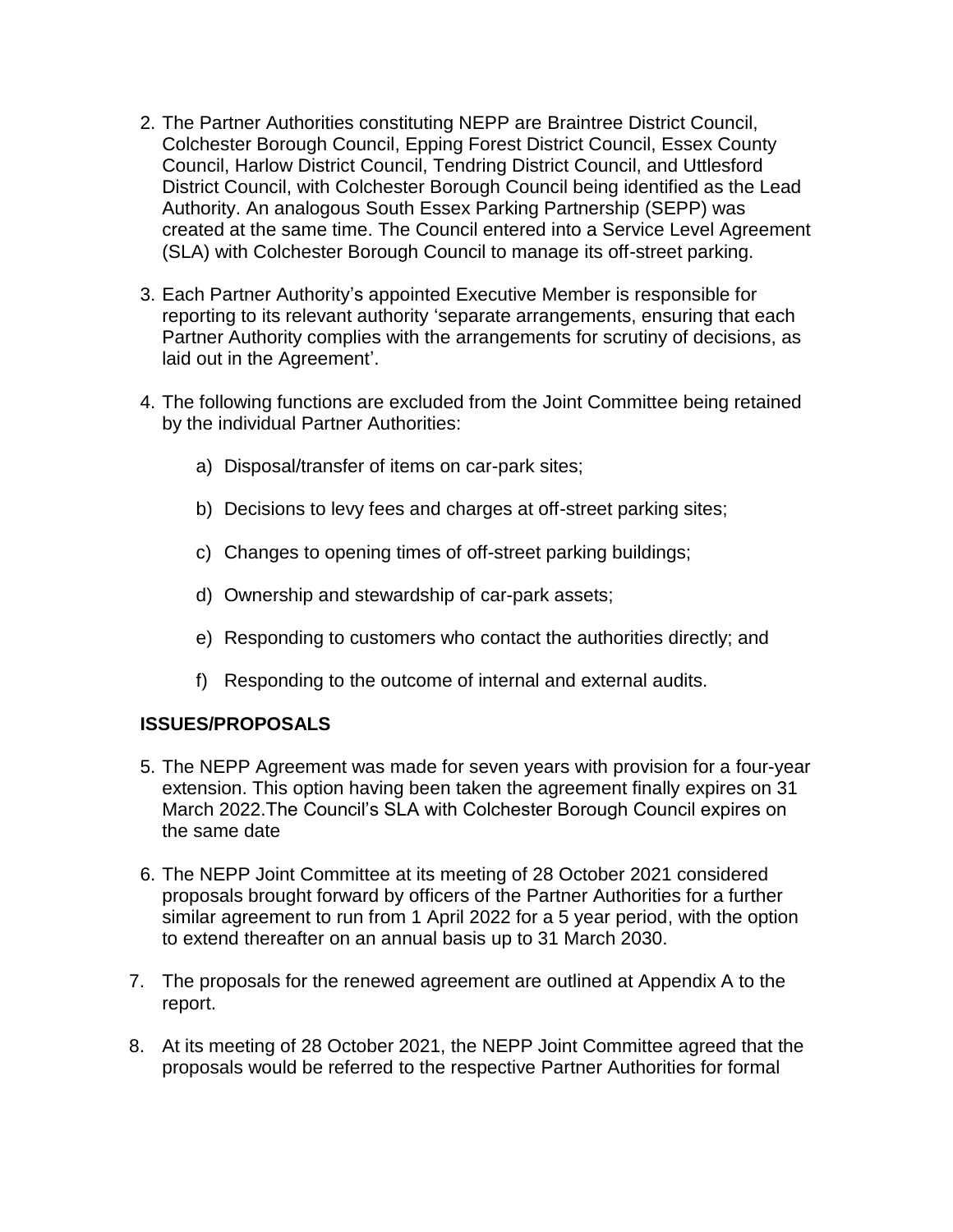consideration with a view to approval through appropriate governance mechanisms.

- 9. Prior to the creation of the parking partnerships on street parking functions had accrued a deficit of £1,000,000 county wide. This was cleared within three years of the partnerships' commencement, and since this time the NEPP has generated a surplus allowing each partner authority and ECC to fund new schemes aimed at improving parking and the safety of our roads. The NEPP is thus considered the best option for the Council, delivering both the countywide and local policy objectives through an integrated service that joins enforcement, signs and lines maintenance and Traffic Regulation Order [TRO] activity, and providing at no cost the "Mi Permit" parking app which allows cashless parking within our car parks.
- 10. The current proposals offer the continuation of a proven established model to deliver service in a cost neutral manner with any surplus deployed in line with legislation. Further they provide the opportunity for 'invest to save' initiatives which meet other countywide and local aims. The existing delegation of control for local parking policies and the management of the associated functions would be retained to the Joint Committee.
- 11. Proposals would enable shared income initiatives between the parties and build on existing successful innovation and collaborative working, facilitating a win-win for ECC, the NEPP and all Partner Authorities
- 12. The Council has the option of discontinuing involvement with the NEPP and negotiating a separate SLA with another provider: however, no value or benefit to the Council in pursuing this option has been identified as the advantages of working within a highly successful and proven strategic partnership, including the ability to influence and shape the future of on-street parking in Harlow, would be lost.
- 13. It is therefore proposed that the Council continues membership of the NEPP Joint Committee from 1 April 2022 and that it renews the Service Level Agreement with the NEPP for the provision of off-street parking services.

# **IMPLICATIONS**

**Strategic Growth and Regeneration** None specific. **Author: Andrew Bramidge, Director of Strategic Growth and Regeneration**